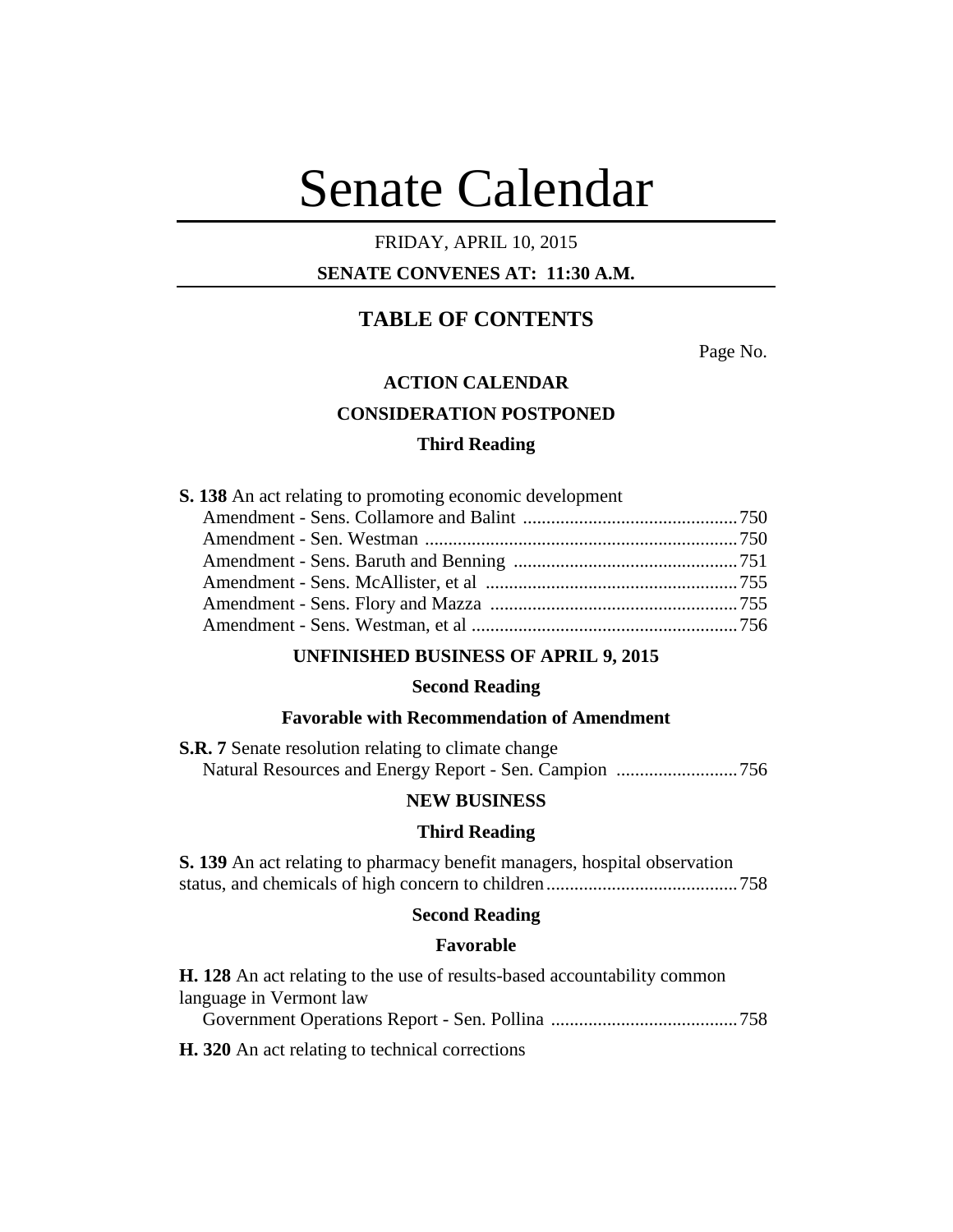Government Operations Report - Sen. Bray ............................................758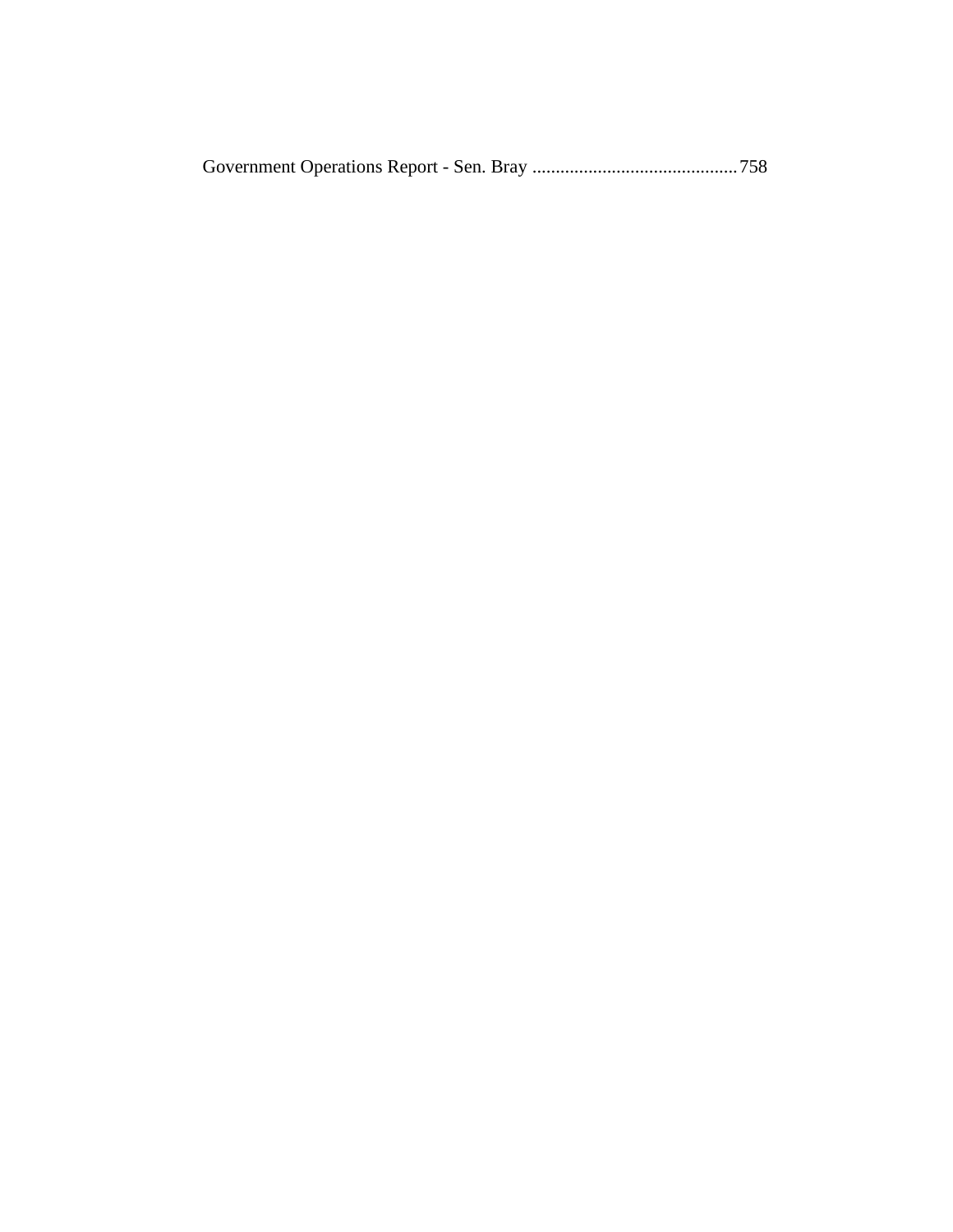# **Favorable with Proposal of Amendment**

**H. 141** An act relating to the Organ and Tissue Donation Working Group

| H. 304 An act relating to making miscellaneous amendments to Vermont's<br>retirement laws                                                                                                                              |
|------------------------------------------------------------------------------------------------------------------------------------------------------------------------------------------------------------------------|
|                                                                                                                                                                                                                        |
| <b>NOTICE CALENDAR</b>                                                                                                                                                                                                 |
| <b>Second Reading</b>                                                                                                                                                                                                  |
| <b>Favorable</b>                                                                                                                                                                                                       |
| H. 268 An act relating to approval of the adoption and the codification<br>of the charter of the Town of Franklin and of the merger of Franklin Fire<br>District No. 1 into the Town                                   |
| H. 310 An act relating to limited liability companies<br>Econ. Dev., Housing and General Affairs Report - Sen. Mullin 762                                                                                              |
| <b>H.</b> 478 An act relating to approval of the adoption and codification of the<br>charter of the Town of Royalton                                                                                                   |
| <b>J.R.S. 10</b> Joint resolution expressing deep concern over growing wealth<br>and income inequality and the decline of family income in Vermont<br>Econ. Dev., Housing and General Affairs Report - Sen. Baruth 762 |
| <b>Favorable with Proposal of Amendment</b>                                                                                                                                                                            |
| <b>H.</b> 98 An act relating to reportable disease registries and data                                                                                                                                                 |
| H. 270 An act relating to definitions for pretrial screenings and assessments                                                                                                                                          |
| $\Omega$ and $\Gamma$ and $\Gamma$ and $\Gamma$ in $\Gamma$                                                                                                                                                            |

# **ORDERED TO LIE**

|  | S. 137 An act relating to penalties for selling and dispensing marijuana 765 |  |  |  |  |  |
|--|------------------------------------------------------------------------------|--|--|--|--|--|
|--|------------------------------------------------------------------------------|--|--|--|--|--|

# **CONCURRENT RESOLUTIONS FOR ACTION**

| <b>S.C.R. 15</b> (For text of Resolution, see Addendum to Senate Calendar      |  |
|--------------------------------------------------------------------------------|--|
|                                                                                |  |
| <b>H.C.R. 99-112</b> (For text of Resolutions, see Addendum to House Calendar) |  |
|                                                                                |  |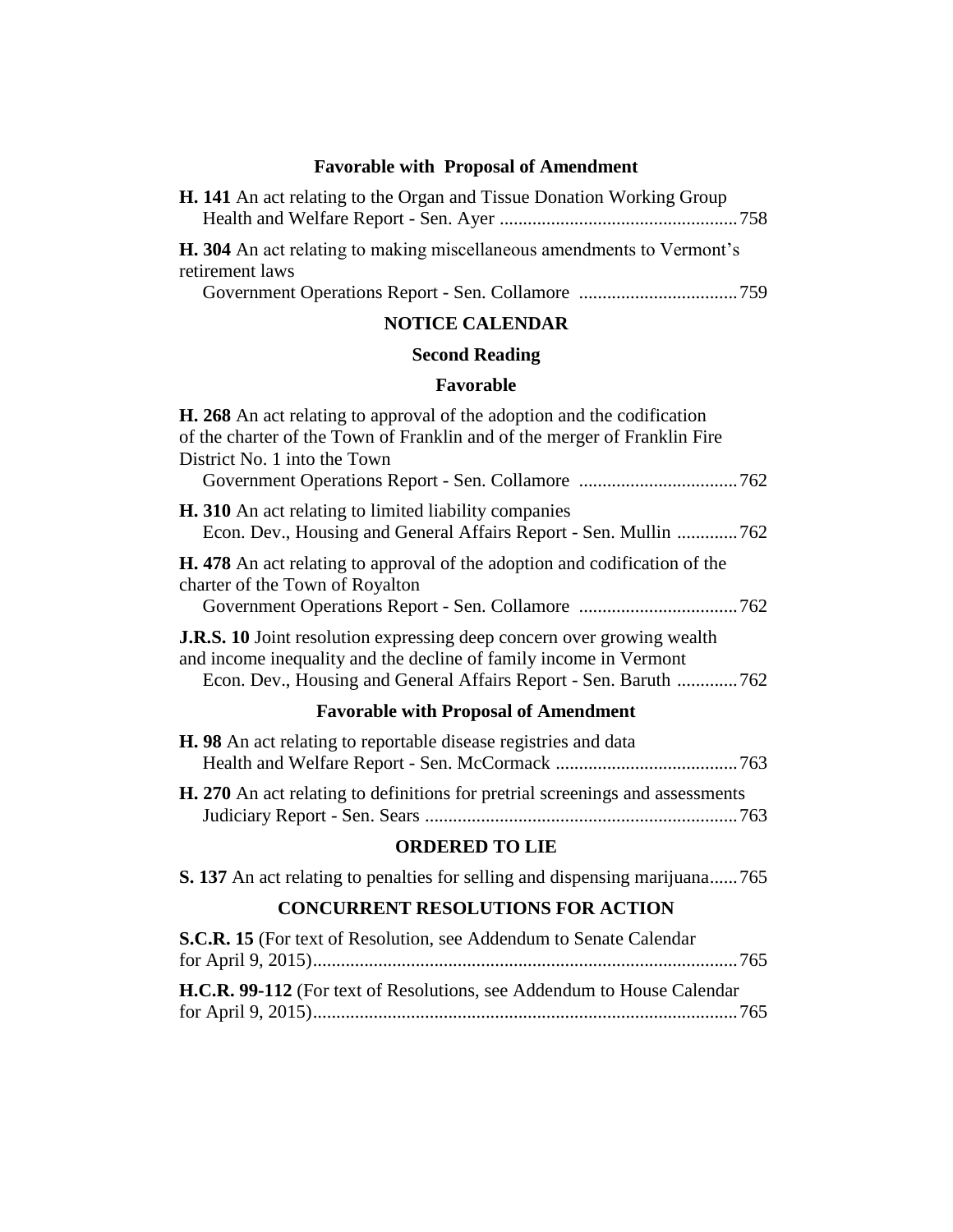#### **ORDERS OF THE DAY**

#### **ACTION CALENDAR**

#### **CONSIDERATION POSTPONED TO APRIL 10, 2015**

#### **Third Reading**

# **S. 138.**

An act relating to promoting economic development.

# **Amendment to S. 138 to be offered by Senators Collamore and Balint before Third Reading**

Senators Collamore and Balint move to amend the bill by adding a Sec. 22 to read as follows:

# Sec. 22. SALES AND USE TAX HOLIDAY

Notwithstanding the provisions of 32 V.S.A. § 9771 and 24 V.S.A. § 138, a sales and use tax or local option sales tax shall not be imposed or collected on sales to individuals for personal use items or tangible personal property at a sales price of \$2,000.00 or less on August 29, 2015.

# **Amendment to S. 138 to be offered by Senator Westman before Third Reading**

Senator Westman moves to amend the bill in Sec. 50, 7 V.S.A. § 2, (definitions) by striking out subdivision (28) in its entirety and inserting in lieu thereof the following:

(27) "Special events permit": a permit granted by the Liquor Control Board permitting a person holding a manufacturer's or rectifier's license to sell by the glass or by unopened bottle spirits, fortified wines, malt beverages, or vinous beverages manufactured or rectified by the license holder at an event open to the public that has been approved by the local licensing authority. For the purposes of tasting only, the permit holder may distribute, with or without charge, beverages manufactured by the permit holder by the glass no more than two ounces per product and eight ounces total of malt beverages or vinous beverages and no more than one ounce in total of spirits or fortified wines to each individual. No more than 36 104 special events permits may be issued to a holder of a manufacturer's or rectifier's license during a year. A special event permit shall be valid for the duration of each public event or four days, whichever is shorter. Requests for a special events permit, accompanied by the fee as required by subdivision 231(13) of this title, shall be submitted to the Department of Liquor Control at least five days prior to the date of the event. Each manufacturer or rectifier planning to attend a single special event under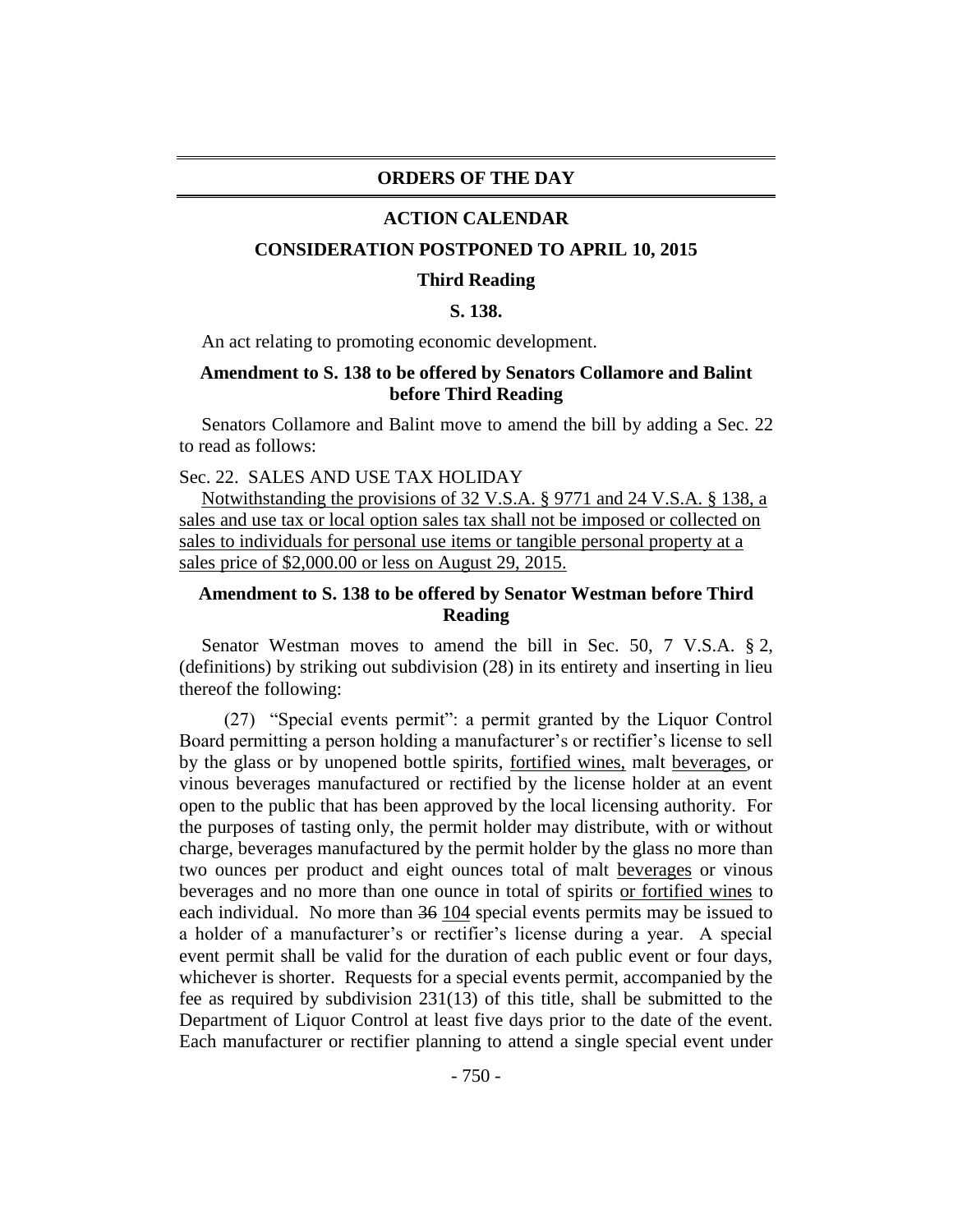this permit may be listed on a single permit. However, each attendance at a special event shall count toward the manufacturer's or rectifier's 36 104 special-event-permit limitation.

(28) "Fourth-class license" or "farmers' market license": the license granted by the Liquor Control Board permitting a manufacturer or rectifier of malt or beverages, vinous beverages, fortified wines, or spirits to sell by the unopened container and distribute, by the glass, with or without charge, beverages manufactured by the licensee. No more than a combined total of ten fourth-class and farmers' market licenses may be granted to a licensed manufacturer or rectifier. At only one fourth-class license location, a manufacturer or rectifier of vinous beverages, malt beverages, fortified wines, or spirits may sell by the unopened container and distribute by the glass, with or without charge, vinous beverages, malt beverages, fortified wines, or spirits produced by no more than five additional manufacturers or rectifiers, provided these beverages are purchased on invoice from the manufacturer or rectifier. A manufacturer or rectifier of vinous beverages, malt beverages, fortified wines, or spirits may sell its product to no more than five additional manufacturers or rectifiers. A fourth-class licensee may distribute by the glass no more than two ounces of malt beverages or vinous beverage with a total of eight ounces to each retail customer and no more than one-quarter ounce of spirits or fortified wine with a total of one ounce to each retail customer for consumption on the manufacturer's premises or at a farmers' market. A fourth class licensee may distribute by the glass up to four mixed drinks containing a combined total of no more than one ounce of spirits or fortified wine to each retail customer for consumption only on the manufacturer's premises. A farmers' market license is valid for all dates of operation for a specific farmers' market location.

# **Amendment to S. 138 to be offered by Senators Baruth and Benning before Third Reading**

Senators Baruth and Benning move to amend the bill by adding a Sec. 62 to read:

Sec. 62. 32 V.S.A. § 5930u is amended to read:

# § 5930u. TAX CREDIT FOR AFFORDABLE HOUSING

(a) As used in this section:

(1) "Affordable housing project" or "project" means:

(A) a rental housing project identified in 26 U.S.C. § 42(g); or

 $(B)$  owner-occupied housing identified in 26 U.S.C. § 143 $(e)$  and  $(f)$ and eligible  $(c)(1)$  or that qualifies under the Vermont Housing Finance Agency allocation plan criteria governing owner-occupied housing.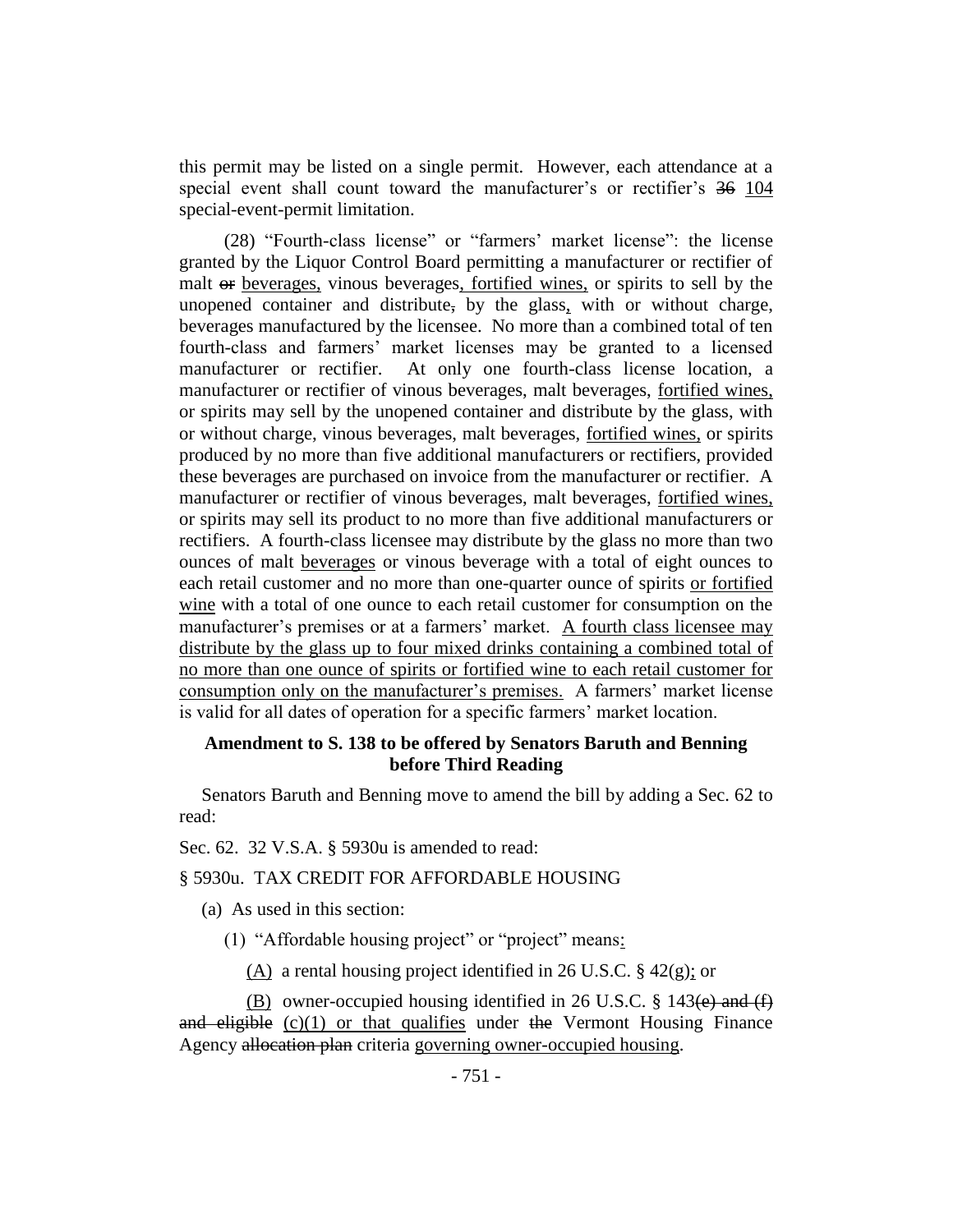(2) "Affordable housing tax credits" means the tax credit provided by this subchapter.

(3) "Allocating agency" means the Vermont Housing Finance Agency.

(4) "Committee" means the Joint Committee on Tax Credits consisting of five members;: a representative from the Department of Housing and Community Affairs, the Vermont Housing and Conservation Board, the Vermont Housing Finance Agency, the Vermont State Housing Authority, and the Office of the Governor.

(5) "Credit certificate" means a certificate issued by the allocating agency to a taxpayer that specifies the amount of affordable housing tax credits that can be applied against the taxpayer's individual or corporate income tax or franchise or insurance premium tax liability as provided in this subchapter.

(6) "Eligible applicant" means any municipality, private sector developer, department of state government as defined in  $10 \text{ V.S.A. }$  § 6302(a), State agency as defined in 10 V.S.A. § 6301a, the Vermont Housing Finance Agency, or a nonprofit organization qualifying under 26 U.S.C. § 501 $(c)(3)$ , or cooperative housing organization, the purpose of which is the creation and retention of to create and retain affordable housing for lower income Vermonters, with lower income and the which has in its bylaws that require a requirement that housing to the housing the organization creates be maintained as affordable housing for lower income Vermonters with lower income on a perpetual basis.

(7) "Eligible cash contribution" means an amount of cash contributed to the owner, developer, or sponsor of an affordable housing project and determined by the allocating agency as eligible for affordable housing tax credits.

(8) "Section 42 credits" means tax credit provided by 26 U.S.C. §§ 38 and 42.

(9) "Allocation plan" means the plan recommended by the Committee and approved by the Vermont Housing Finance Agency, which sets forth the eligibility requirements and process for selection of eligible housing projects to receive affordable housing tax credits under this section. The allocation plan shall include:

(A) requirements for creation and retention of affordable housing for low income persons, with low income; and

(B) requirements to ensure that eligible housing is maintained as affordable by subsidy covenant, as defined in 27 V.S.A. § 610 on a perpetual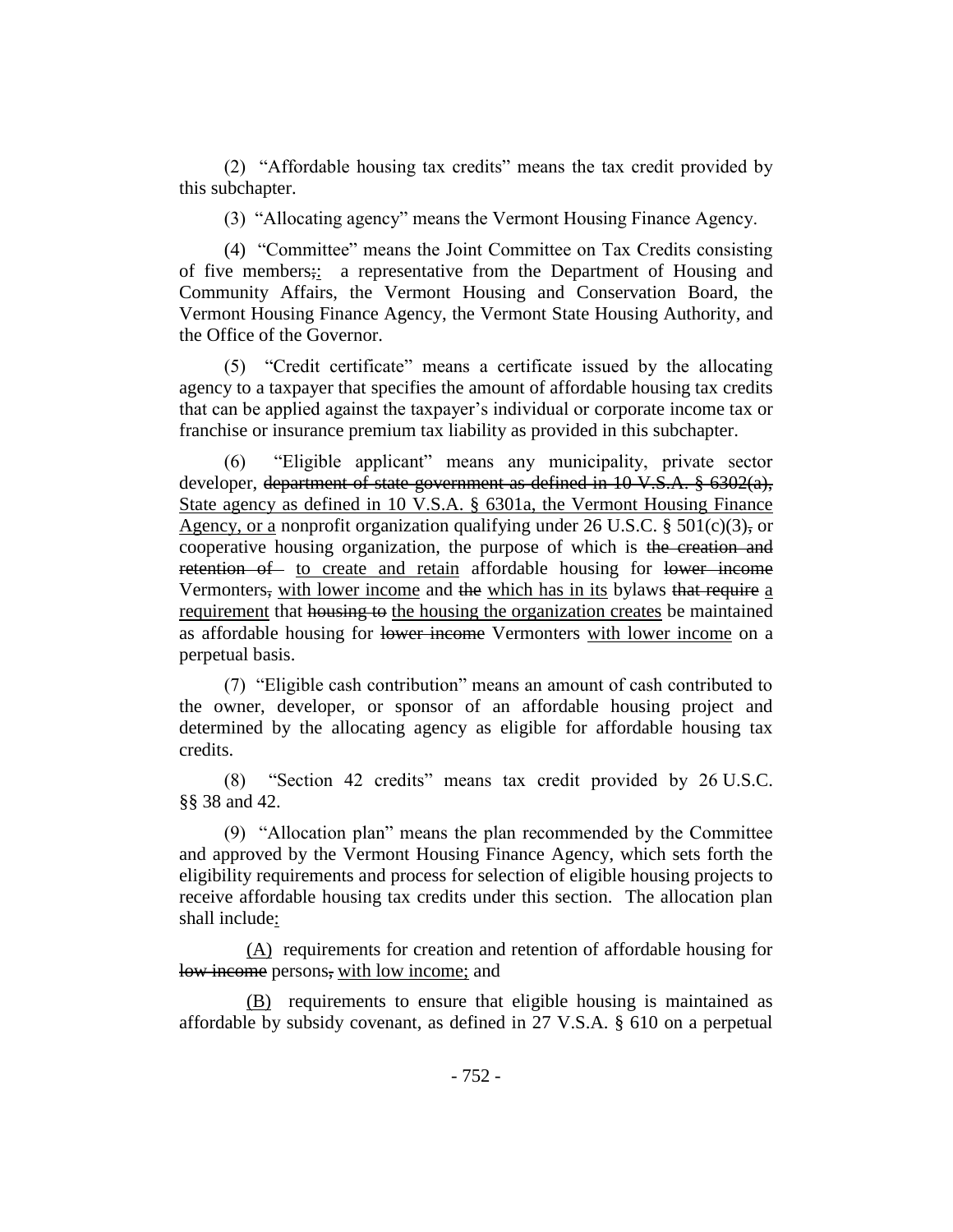basis, and meets all other requirements of the Vermont Housing Finance Agency related to affordable housing.

- (b) Eligible tax credit allocations.
	- (1) Affordable housing credit allocation.

(A) An eligible applicant may apply to the allocating agency for an allocation of affordable housing tax credits under this section related to an affordable housing project authorized by the allocating agency under the allocation plan. In the case of a specific affordable rental housing project, the eligible applicant must shall also be the owner or a person having the right to acquire ownership of the building and must shall apply prior to placement of the affordable housing project in service. In the case of owner-occupied housing units, the applicant must apply prior to purchase of the unit and must shall ensure that the allocated funds will be used to ensure that the housing qualifies or program funds remain as an affordable housing resource for all future owners of the housing. The allocating agency shall issue a letter of approval if it finds that the applicant meets the priorities, criteria, and other provisions of subdivision  $(2)(B)$  of this subsection subdivision (1). The burden of proof shall be on the applicant.

 $\left(\frac{2}{B}\right)$  Upon receipt of a completed application, the allocating agency shall award an allocation of affordable housing tax credits with respect to a project under this section shall be granted to an applicant, provided the applicant demonstrates to the satisfaction of the committee allocating agency all of the following:

 $(A)(i)$  The owner of the project has received from the allocating agency a binding commitment for, a reservation or allocation of, or an out-of-cap determination letter for, Section 42 credits, or meets the requirements of the allocation plan for development or financing of units to be owner-occupied;.

(B)(ii) The project has received community support.

(2) Down payment assistance program.

(A) The Vermont Housing Finance Agency shall have the authority to allocate affordable housing tax credits to finance down payment assistance loans that meet the following requirements:

(i) the loan is made in connection with a mortgage through an Agency program;

(ii) the borrower is a first-time homebuyer of an owner-occupied primary residence; and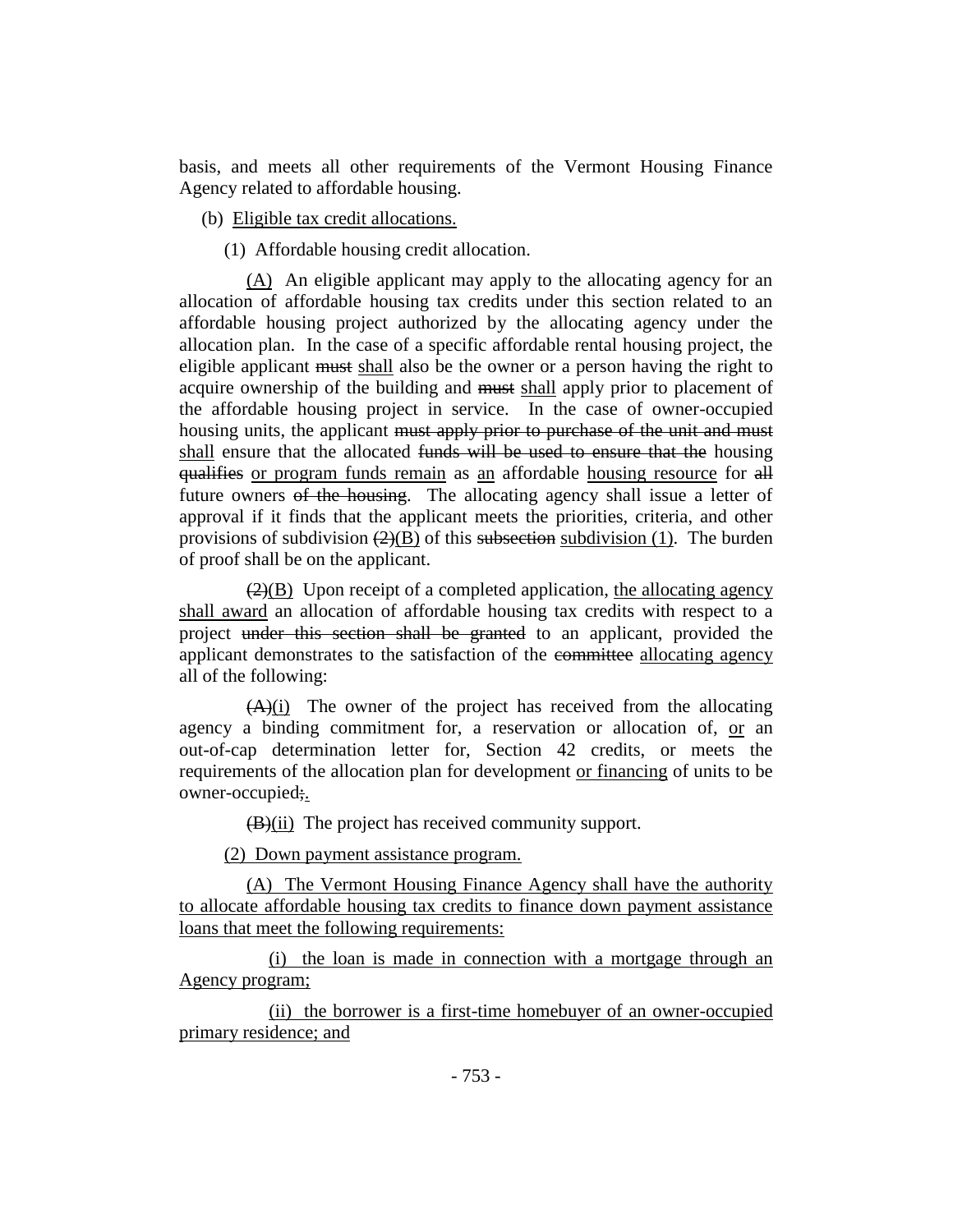(iii) the borrower uses the loan for the borrower's down payment, or closing costs, or both.

(B) The Agency shall require the borrower to repay the loan upon the sale or refinance of the residence.

(C) The Agency shall use the proceeds of loans made under the program for future down payment assistance.

(c) Amount of credit. A taxpayer who makes an eligible cash contribution shall be entitled to claim against the taxpayer's individual income, corporate, franchise, or insurance premium tax liability a credit in an amount specified on the taxpayer's credit certificate. The first-year allocation of a credit amount to a taxpayer shall also be deemed an allocation of the same amount in each of the following four years.

(d) Availability of credit. The amount of affordable housing tax credit allocated with respect to a project shall be available to the taxpayer every year for five consecutive tax years, beginning with the tax year in which the eligible cash contribution is made. Total tax credits available to the taxpayer shall be the amount of the first-year allocation plus the succeeding four years' deemed allocations.

(e) Claim for credit. A taxpayer claiming affordable housing tax credits shall submit with each return on which such credit is claimed a copy of the allocating agency's credit allocation to the affordable housing project and the taxpayer's credit certificate. Any unused affordable housing tax credit may be carried forward to reduce the taxpayer's tax liability for no more than 14 succeeding tax years, following the first year the affordable housing tax credit is allowed.

(f) [Deleted.] [Repealed.]

 $(g)(1)$  In any fiscal year, the allocating agency may award up to:

(A) \$400,000.00 in total first-year credit allocations to all applicants for rental housing projects, for a total aggregate limit of \$2,000,000.00 over any given five-year period that credits are available under this subdivision; and may award up to

(B) \$300,000.00 per year for owner-occupied unit applicants financing or down payment loans consistent with the allocation plan, including for new construction and manufactured housing, for a total aggregate limit of \$1,500,000.00 over any given five-year period that credits are available under this subdivision.

(2) In fiscal years 2016 through 2020, the allocating agency may award up to \$125,000.00 per year for loans through the down payment assistance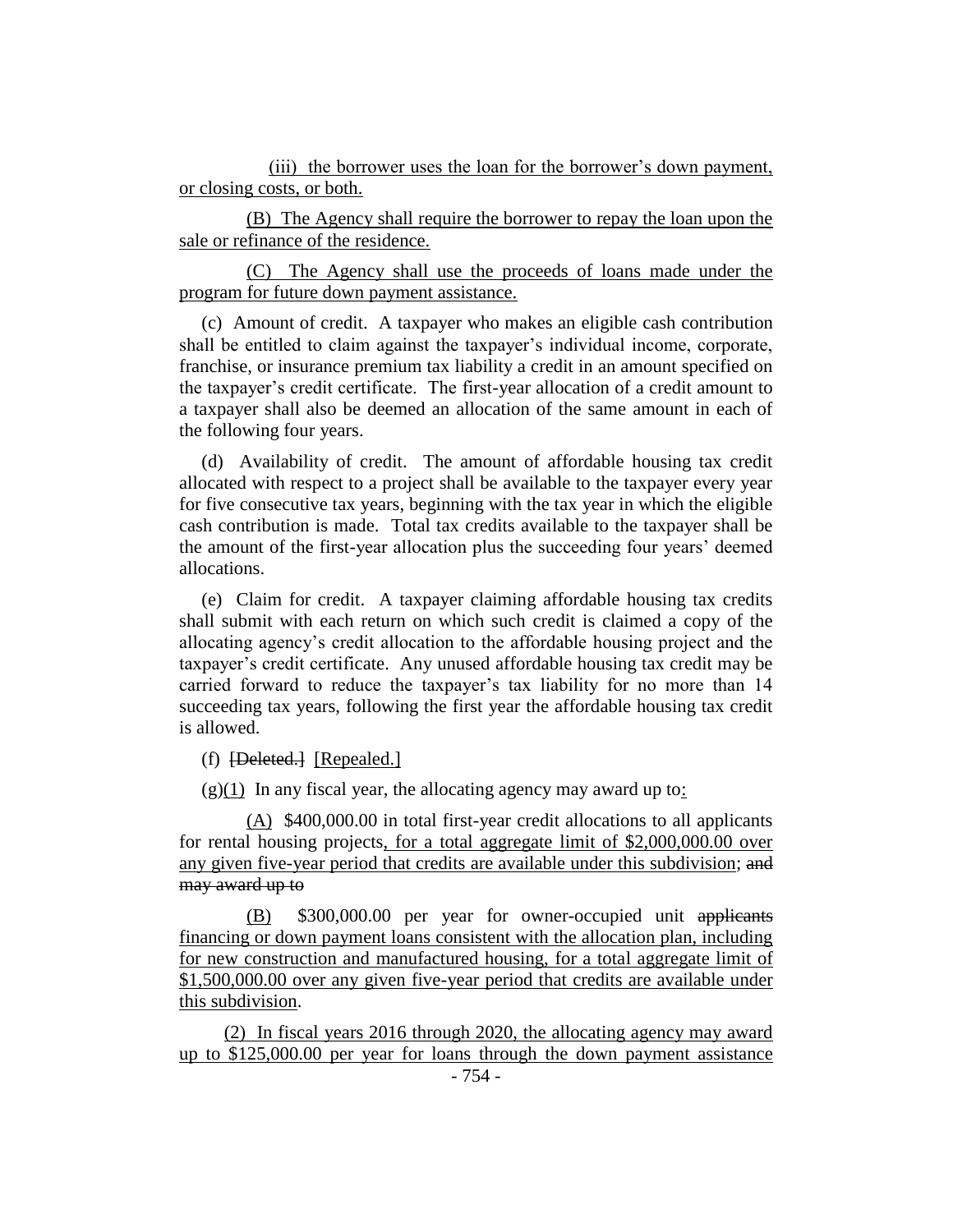program created in subdivision  $(b)(2)$  of this section for a total aggregate limit of \$625,000.00 over the five-year period that credits are available under this subdivision.

(h) In any fiscal year, total first-year allocations plus succeeding-year deemed allocations shall not exceed \$3,500,000.00 The aggregate limit for all credit allocations available under this section in any fiscal year is \$4,125,000.00.

# **Amendment to S. 138 to be offered by Senators McAllister, Benning, and Degree before Third Reading**

Senators McAllister, Benning, and Degree move to amend the bill by adding a Sec. 63 to read as follows:

Sec. 63. 13 V.S.A. § 4010 is amended to read:

# § 4010. GUN SILENCERS

(a) A Except as otherwise provided in subsection (b) of this section, a person who manufactures, sells, uses, or possesses with intent to sell or use an appliance known as or used for a gun silencer shall be fined \$25.00 for each offense. The provisions of this section shall not prevent the use or possession of gun silencers by:

\* \* \*

(b) Subsection (a) of this section shall not apply to a person licensed under 18 U.S.C. chapter 44 who is also registered as a Special Occupational Taxpayer under the National Firearms Act of 1934, for the purpose of manufacturing, joint production, calibration, integration, incorporation, testing, permanent and temporary export, permanent and temporary import, research and development, repair, or sale of silencers in accordance with federal, State, and local law.

#### **Amendment to S. 138 to be offered by Senators Flory and Mazza before Third Reading**

Senators Flory and Mazza move to amend the bill by adding a Sec. 65 to read as follows:

Sec. 65. 32 V.S.A. § 5930ii is amended to read:

#### § 5930ii. RESEARCH AND DEVELOPMENT TAX CREDIT

(a) A taxpayer of this State shall be eligible for a credit against the tax imposed under this chapter in an amount equal to 27 30 percent of the amount of the federal tax credit allowed in the taxable year for eligible research and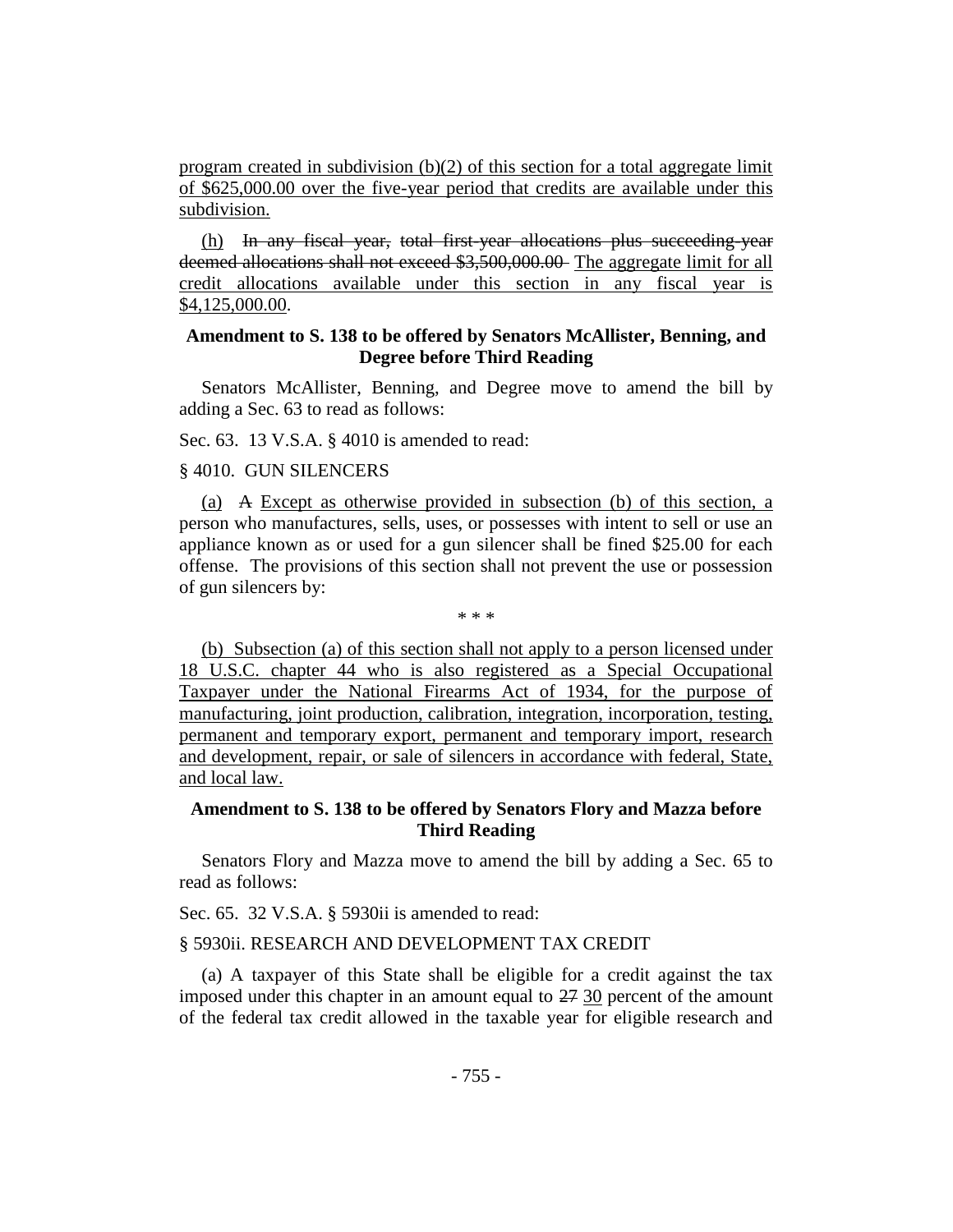development expenditures under 26 U.S.C. § 41(a) and which are made within this State.

(b) Any unused credit available under subsection (a) of this section may be carried forward for up to 10 years.

(c) Each year, on or before January 15, the Department of Taxes shall publish a list containing the names of the taxpayers who have claimed a credit under this section during the most recent completed calendar year.

# **Amendment to S. 138 to be offered by Senators Westman, Ashe, Ayer, and Lyons before Third Reading**

Senators Westman, Ashe, Ayer, and Lyons move to amend the bill by adding a Sec. 66 to read as follows:

#### Sec. 66. PREWRITTEN SOFTWARE ACCESSED REMOTELY

Charges for the right to access and use prewritten software run on underlying infrastructure that is not managed or controlled by the purchaser or any related company shall not be considered tangible personal property under 32 V.S.A. § 9701(7).

#### **UNFINISHED BUSINESS OF THURSDAY, APRIL 9, 2015**

# **Second Reading**

#### **Favorable with Recommendation of Amendment**

# **S.R. 7.**

Senate resolution relating to climate change.

# **Reported favorably with recommendation of amendment by Senator Campion for the Committee on Natural Resources & Energy.**

The Committee recommends that the resolution be amended by striking out all after the title and inserting in lieu thereof the following:

*Whereas*, according to the United Nations Intergovernmental Panel on Climate Change, the "warming in the climate system is unequivocal," and "human influence on the climate system is clear," and

*Whereas*, heat-trapping particles in the atmosphere, also known as greenhouse gases, absorb heat and cause temperatures in the atmosphere to increase, and, according to the World Resources Institute, the combustion of fossil fuels (for uses including transportation, electricity, heat, industrial processes, cement production, oil refining, and more) accounts for 77 percent of the global greenhouse gas emissions by humans globally, and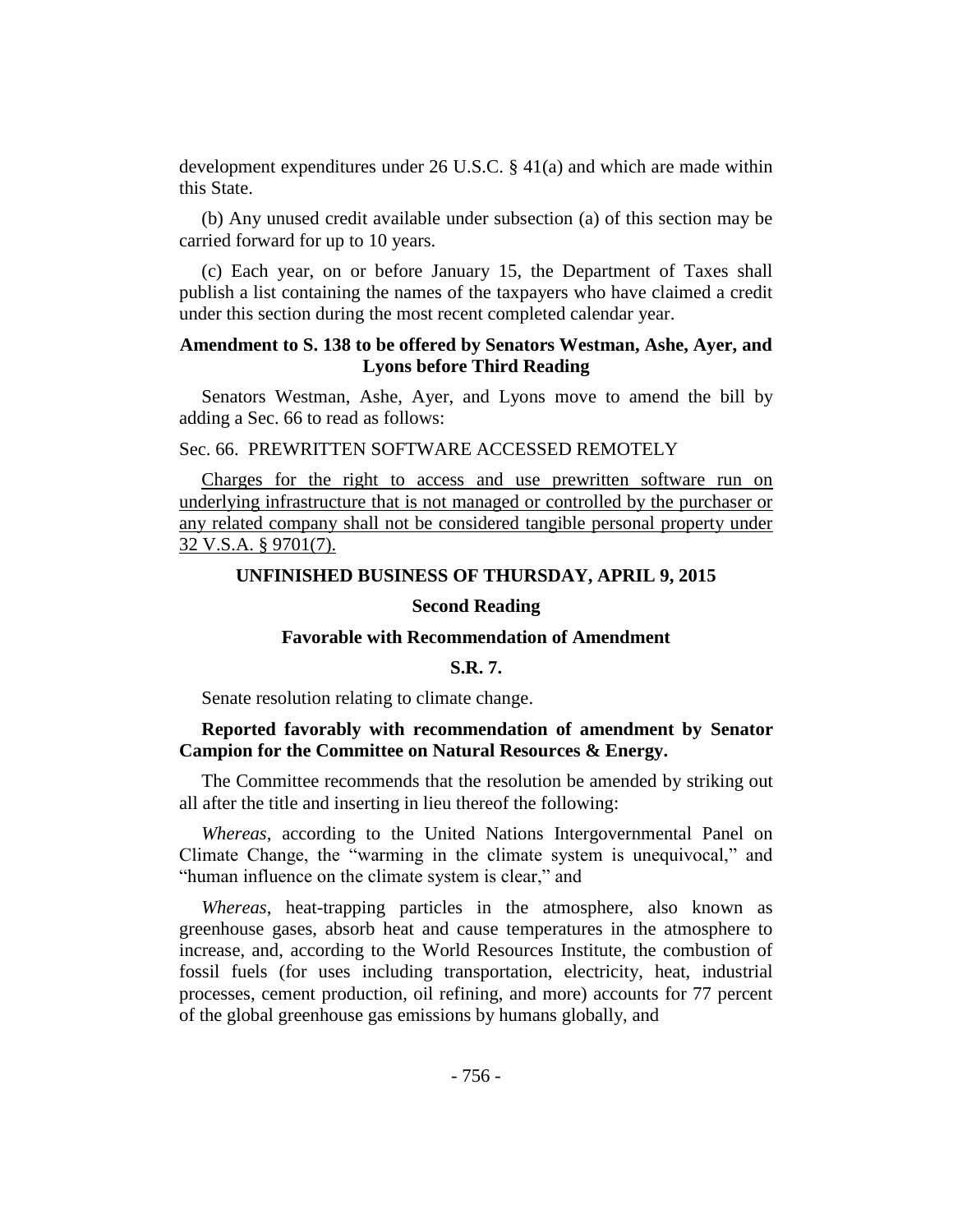*Whereas*, 10 V.S.A. § 578 explicitly sets forth the goal of the State of Vermont to reduce greenhouse gas pollution as follows:

It is the goal of the State to reduce emissions of greenhouse gases from within the geographic boundaries of the State and those emissions outside the boundaries of the State that are caused by the use of energy in Vermont in order to make an appropriate contribution to achieving the regional goals of reducing emissions of greenhouse gases from the 1990 baseline by:

(1) 25 percent by January 1, 2012;

(2) 50 percent by January 1, 2028;

(3) if practicable using reasonable efforts, 75 percent by January 1, 2050, and

*Whereas*, in 2013, the Department of Public Service reported to the General Assembly that as of 2011, Vermont's greenhouse gas emissions were almost unchanged from the State's 1990 emissions, and

*Whereas*, consequently, the State has already failed to meet its statutory goal of a 25 percent reduction in greenhouse gas pollution, and

*Whereas,* an analysis of state data from the National Climatic Data Center shows that in Vermont, during the years 1948–2011, there was an 84 percent increase in extreme precipitation, and

*Whereas*, extreme storms and so-called hundred-year floods have already caused hundreds of millions of dollars in damage in this decade alone, and University of Vermont researchers have said Tropical Storm Irene is a "harbinger of what's to come," and

*Whereas,* non fossil-fuel energy generation and conservation technologies reduce greenhouse gas emissions as well as help Vermonters save money and become more energy self-sufficient, and

*Whereas*, failure to identify accurately any problem precludes the development of effective solutions, *now therefore be it*

# *Resolved by the Senate:*

That the Senate of the State of Vermont recognizes that climate change is a real and present danger to health and well-being of all Vermonters, that human activities make a substantive contribution to climate change, and that it is imperative Vermont fulfill its stewardship responsibilities, as expressed in the State's statutory goals for reduced greenhouse gas emissions, by taking steps now to reduce its reliance on fossil fuels, *and be it further*

*Resolved:* That the Secretary of the Senate be directed to send a copy of this resolution to the Vermont Congressional Delegation.

(Committee vote: 4-1-0)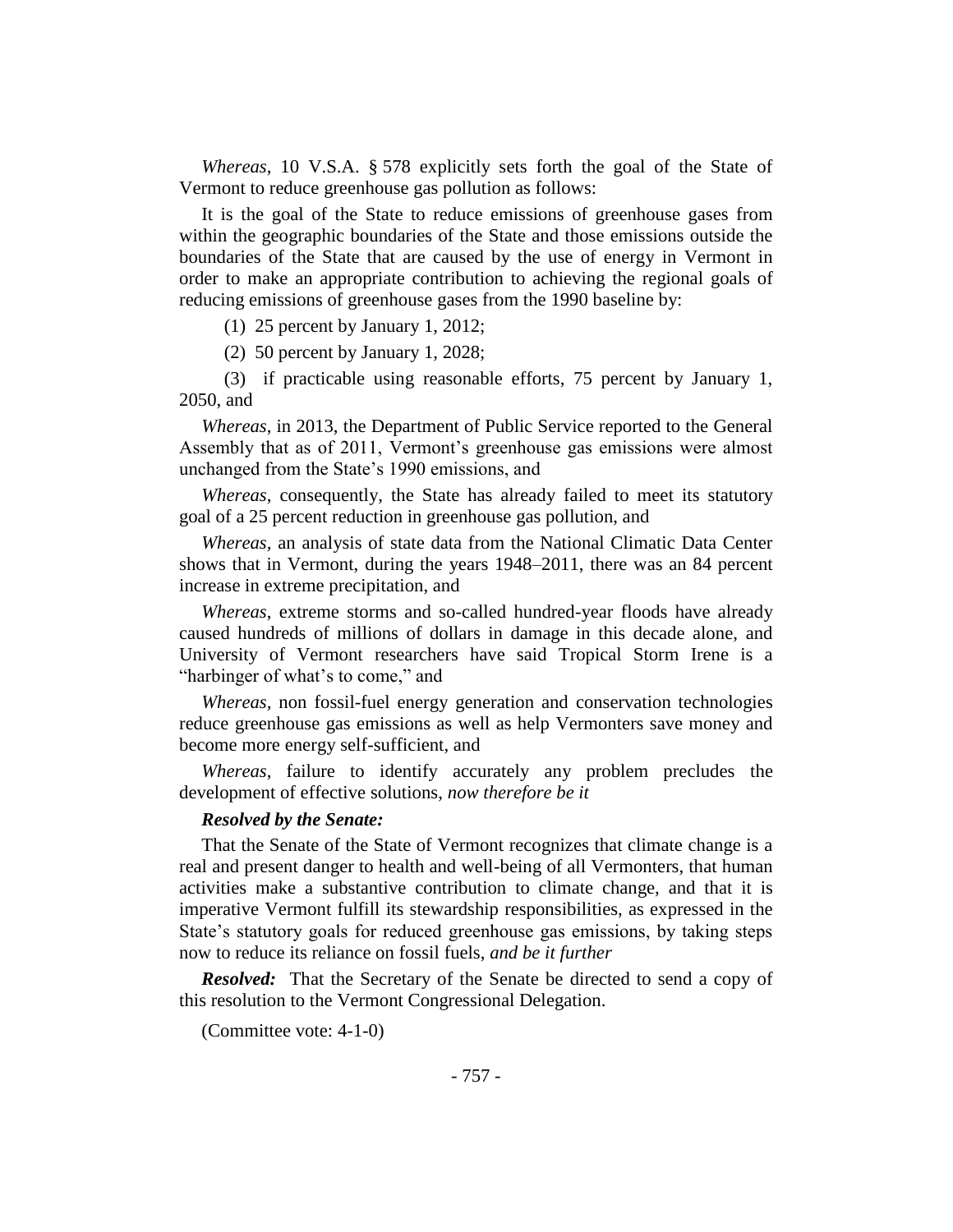#### **NEW BUSINESS**

#### **Third Reading**

# **S. 139.**

An act relating to pharmacy benefit managers, hospital observation status, and chemicals of high concern to children.

#### **Second Reading**

# **Favorable**

#### **H. 128.**

An act relating to the use of results-based accountability common language in Vermont law.

**Reported favorably by Senator Pollina for the Committee on Government Operations.**

(Committee vote: 5-0-0)

(No House amendments)

#### **H. 320.**

An act relating to technical corrections.

# **Reported favorably by Senator Bray for the Committee on Government Operations.**

(Committee vote: 5-0-0)

(For House amendments, see House Journal of March 18, 2015, page 464)

#### **Favorable with Proposal of Amendment**

#### **H. 141.**

An act relating to the Organ and Tissue Donation Working Group.

# **Reported favorably with recommendation of proposal of amendment by Senator Ayer for the Committee on Health & Welfare.**

The Committee recommends that the Senate propose to the House to amend the bill in Sec. 1, subsection (f), by striking out " $2017$ " and inserting in lieu thereof 2020.

(Committee vote: 5-0-0)

(For House amendments, see House Journal for February 18, 2015, page 202.)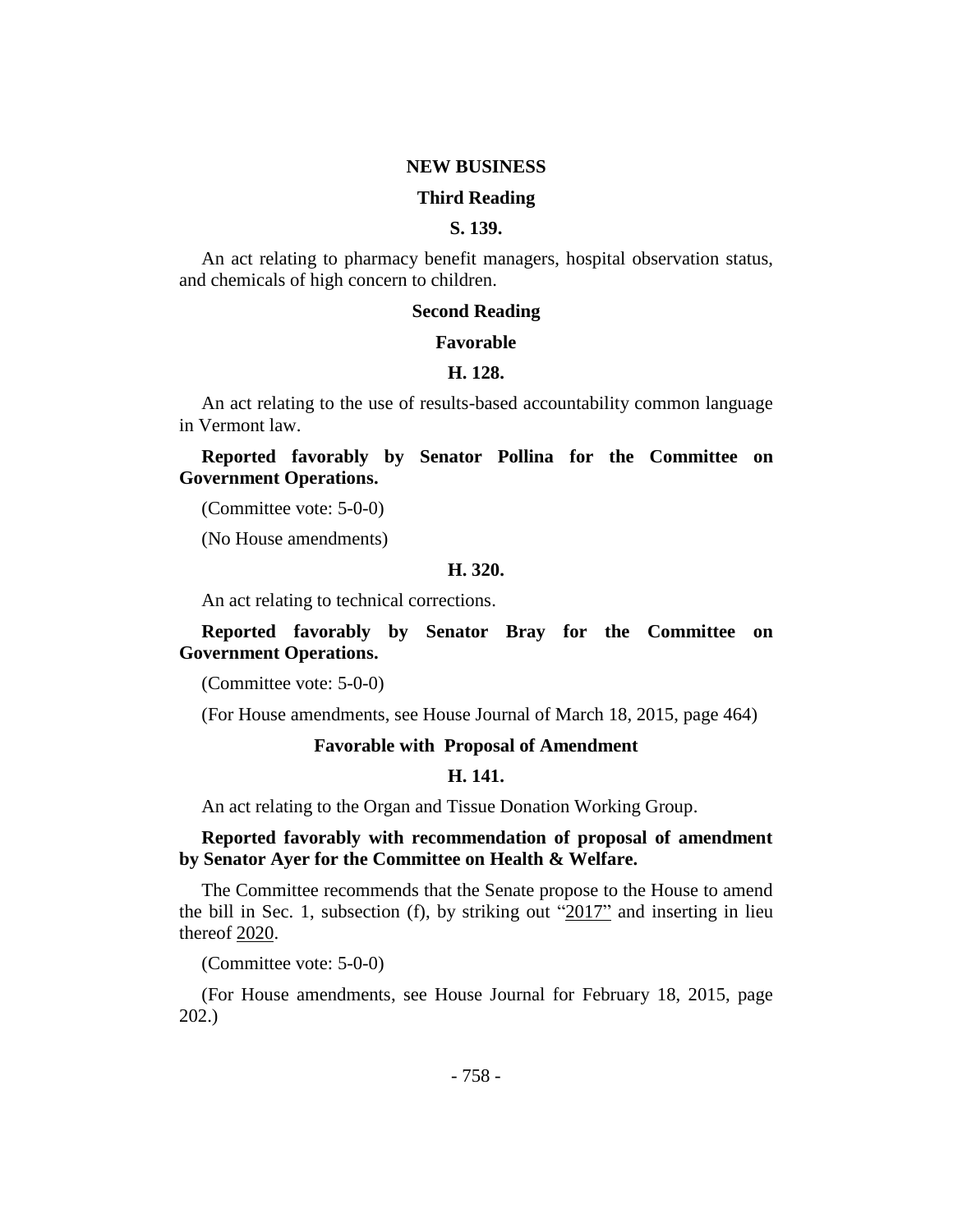## **H. 304.**

An act relating to making miscellaneous amendments to Vermont's retirement laws.

**Reported favorably with recommendation of proposal of amendment by Senator Collamore for the Committee on Government Operations.**

The Committee recommends that the Senate propose to the House to amend the bill as follows:

First: By inserting a new Sec. 11 to read as follows:

Sec. 11. 3 V.S.A. § 462 is amended to read:

§ 462. REEXAMINATION OF DISABILITY BENEFICIARY

#### \* \* \*

(b) Should the medical board report and certify to the retirement board that any disability beneficiary has a residual functional capacity which might enable the beneficiary to return to work, and should the retirement board reasonably conclude that the beneficiary is engaged in or is, as a result of specific findings made by a certified vocational counselor, able to engage in a gainful occupation paying more than the difference between the beneficiary's retirement allowance and his or her average final compensation at retirement, the beneficiary's pension shall be reduced to an amount which, together with his or her annuity and the amount earnable by him or her, shall equal the beneficiary's average final compensation at retirement, adjusted for inflation each year following retirement on the same basis as for beneficiaries as provided in section 470 of this title. Should the beneficiary's earning capacity be later changed, his or her pension may be further modified; provided that the new pension shall not exceed the amount of the pension originally granted nor an amount which, when added to the amount earnable by the beneficiary together with his or her annuity, equals the beneficiary's average final compensation at retirement. For the purposes of this subsection, "retirement allowance" shall mean the allowance payable without modification as provided in section 468 of this title. provided that:

(1) The retirement board shall provide written notice and an opportunity to be heard to the beneficiary prior to any reduction of the beneficiary's pension under this subsection (b).

(2) If the beneficiary has engaged in a gainful occupation subsequent to receiving disability retirement, the retirement board in its discretion may reject in whole or in part a vocational assessment of the beneficiary's ability to engage in a more gainful occupation and may rely in whole or in part on evidence of the beneficiary's actual earnings in determining the amount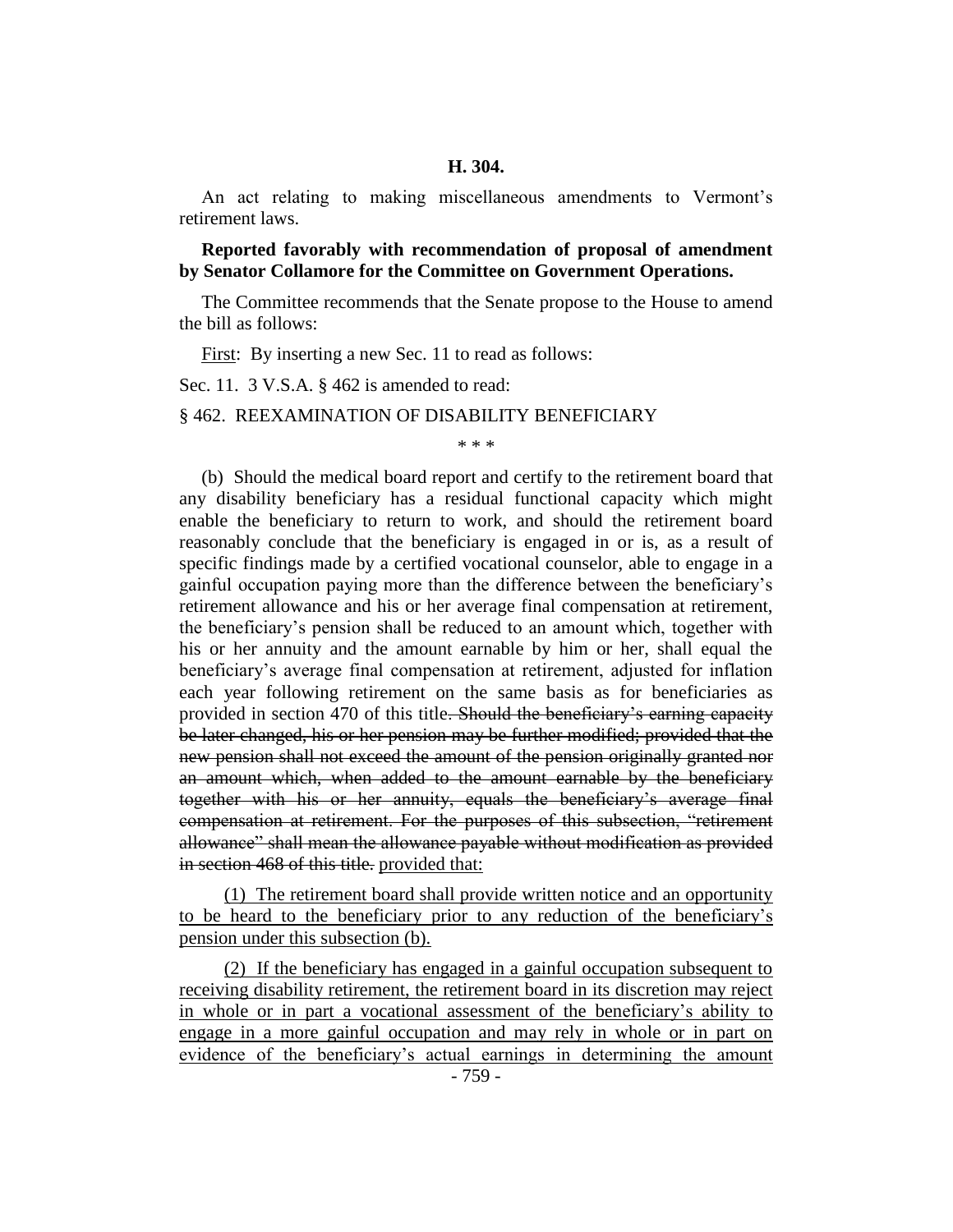earnable by the beneficiary. In addition, if the retirement board's determination is based in whole or in part on a vocational assessment of ability to engage in a gainful occupation, the beneficiary shall be notified of his or her entitlement to the same reemployment rights as are available to State employees under the existing collective bargaining agreement entered into between the State and the applicable bargaining representative, or extension of such contractual benefits. Such rights shall commence as of the date of the determination and shall be based upon the reemployment rights the beneficiary would have had at the time he or she retired from State service. The reduction of pension amount will be held in abeyance until the reemployment rights have expired. In the event that the beneficiary is subsequently reemployed by the State, the beneficiary's retirement allowance shall cease, effective on the date when reemployment commences. In the event that the beneficiary is not subsequently reemployed by the State, the reduction of the beneficiary's pension shall commence the month following the month in which the beneficiary's reemployment rights expired.

(3) In the event that a beneficiary's pension has been reduced and should the beneficiary's earning capability later change, his or her pension may be further modified; provided that no reemployment rights shall be afforded to the beneficiary in connection with any later change and provided further that the new pension amount, together with the amount earnable by him or her, shall not exceed the beneficiary's average final compensation at retirement, adjusted for inflation.

(4) As used in this subsection, "retirement allowance" shall mean the allowance payable without modification as provided in section 468 of this title.

(c) Every recipient of disability benefits shall, annually on a date determined by the retirement board, file with the State Treasurer a statement certifying, under penalty of perjury and in such form as the retirement board shall prescribe, the full amount of his or her earnings from earned income during the preceding calendar year. The State Treasurer may request, and the beneficiary shall provide within 60 days of such request, additional financial information and records pertinent to the beneficiary's earned income. The beneficiary's statement and accompanying forms and schedules, and any other financial information and records provided by the beneficiary to the State Treasurer shall be confidential. In the event that a beneficiary fails to submit the certification or any required or requested financial information or records pertinent to the beneficiary's earned income, the beneficiary's retirement allowance shall be suspended until all such information and records have been submitted, and in the event that the failure continues for one year, all the beneficiary's rights in and to his or her pension and any pending reemployment rights under this section may be revoked by the board. Notwithstanding any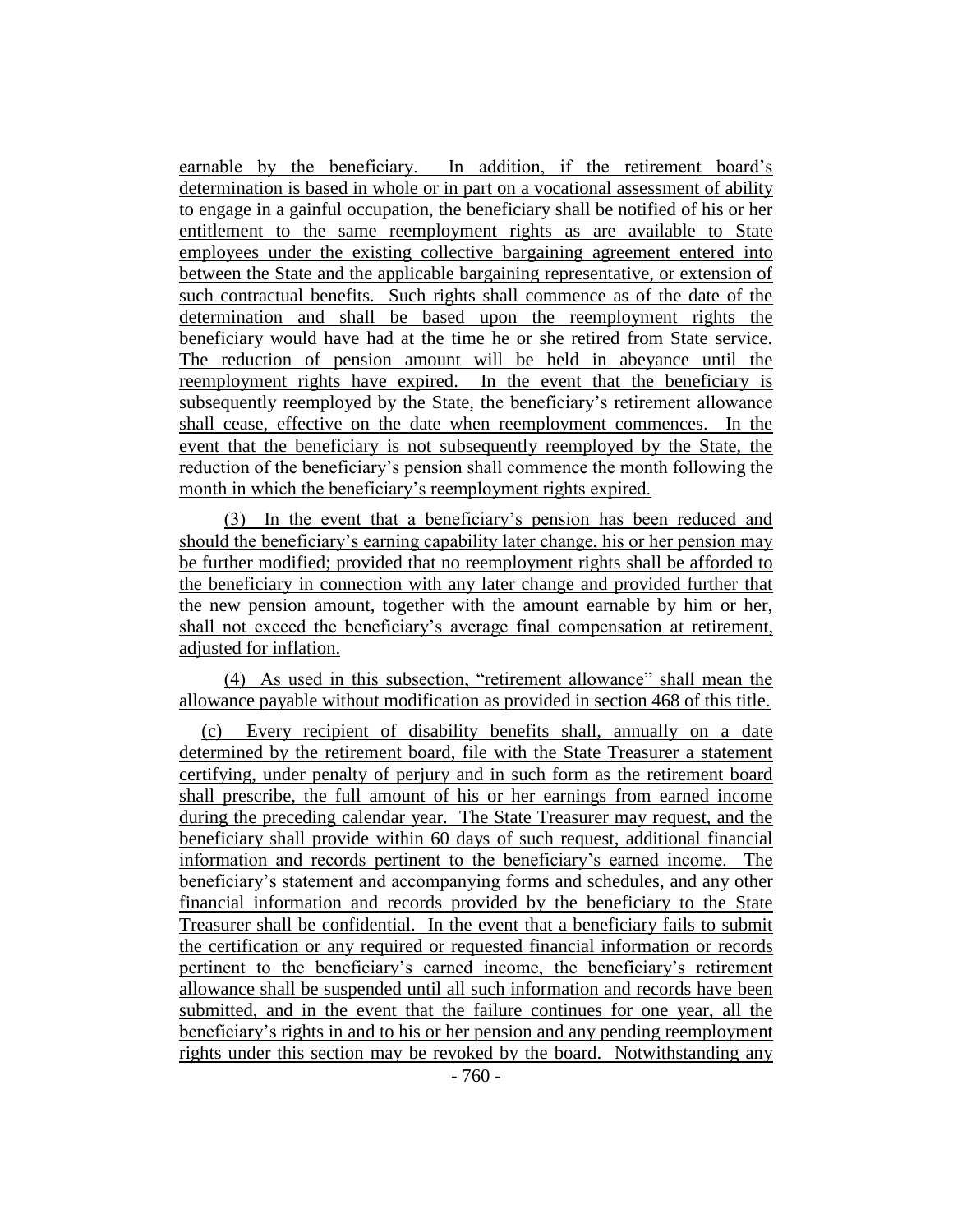provision of this section to the contrary, if the beneficiary's earned income for the preceding year exceeded the difference between the beneficiary's retirement allowance and his or her average final compensation at retirement, the beneficiary shall refund the portion of the preceding year's retirement allowance that is equal to the amount of the reduction specified in subsection (b), and the refund amount may be offset against the beneficiary's monthly pension benefits. Prior to suspension or revocation of the beneficiary's retirement allowance, reemployment rights, or inception of any offset under this subsection (c), the retirement board shall provide the beneficiary with written notice and an opportunity to be heard.

Second: By inserting a new section to be Sec. 12 to read as follows:

Sec. 12. 3 V.S.A. § 463 is amended to read:

#### § 463. REINSTATEMENT

(a) Should a disability beneficiary be restored to service and should his or her annual earnable compensation then or at any time thereafter be equal to or greater than his or her average final compensation at retirement, or should any other beneficiary be restored to service, his or her retirement allowance shall cease, and the beneficiary shall again become a member of the retirement system, and he or she shall contribute thereafter at the same rate he or she paid prior to retirement. Anything in this subchapter to the contrary notwithstanding, upon his or her subsequent retirement, he or she shall be credited with all the service creditable to him or her at the time of his or her former retirement. However, if such beneficiary is restored to membership after the attainment of the age of 55 years of age, his or her pension upon subsequent retirement shall not exceed the sum of the pension which he or she was receiving immediately prior to his or her last restoration to membership and the pension that may have accrued on account of membership service since his or her last restoration to membership, provided that the rate percent of his or her total pension on his or her subsequent retirement shall not exceed the rate he or she would have received had he or she remained in service during the period of prior retirement.

\* \* \*

Third: By renumbering Sec. 11 (effective date) to be Sec. 13.

(Committee vote: 5-0-0)

(For House amendments, see House Journal for March 17, 2015, page 426)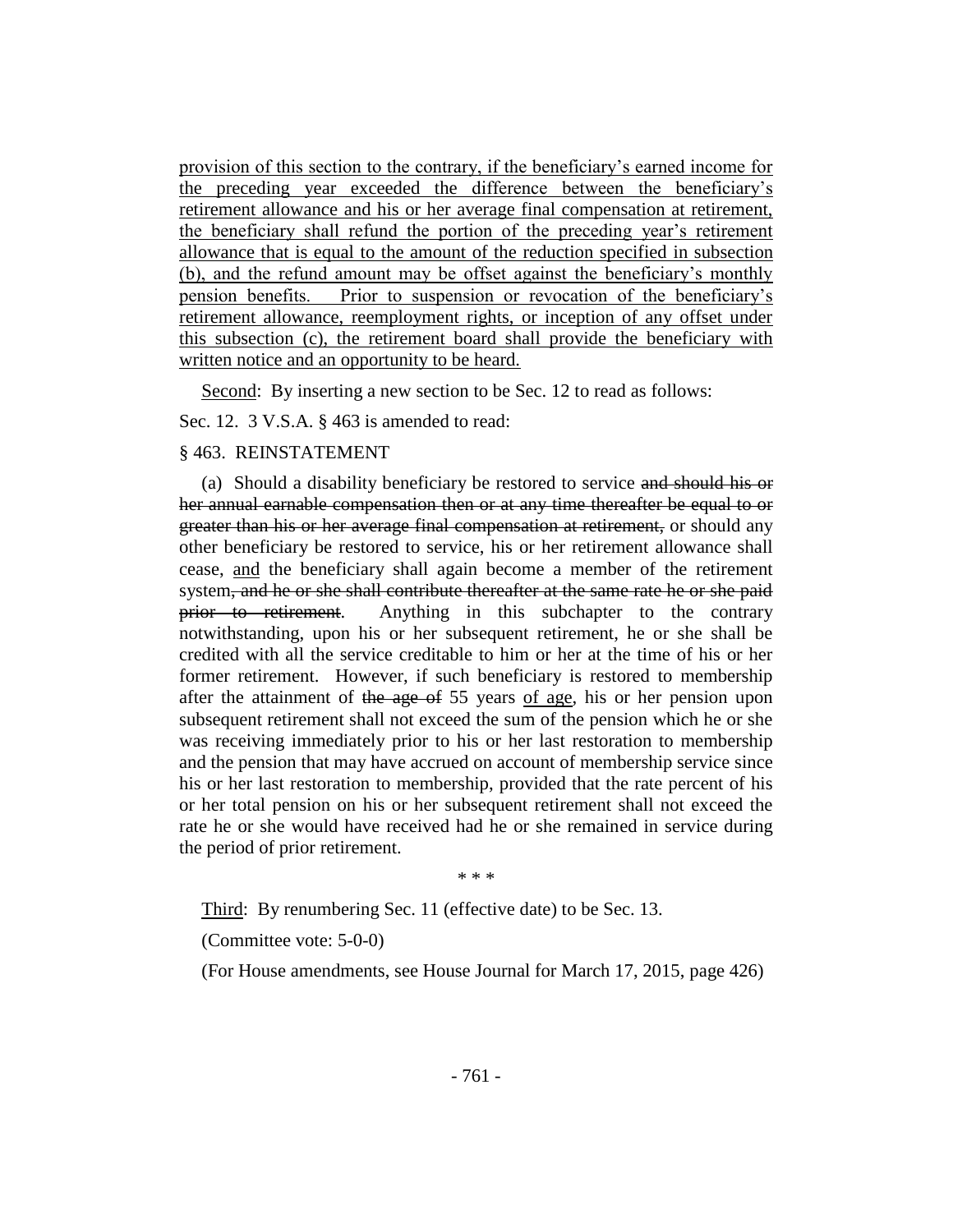## **NOTICE CALENDAR**

# **Second Reading**

#### **Favorable**

#### **H. 268.**

An act relating to approval of the adoption and the codification of the charter of the Town of Franklin and of the merger of Franklin Fire District No. 1 into the Town.

**Reported favorably by Senator Collamore for the Committee on Government Operations.**

(Committee vote: 5-0-0)

(No House amendments)

#### **H. 310.**

An act relating to limited liability companies.

**Reported favorably by Senator Mullin for the Committee on Economic Development, Housing & General Affairs.**

(Committee vote: 5-0-0)

(For House amendments, see House Journal of March 18, 2015, page 518 and March 19, 2015, page 607)

#### **H. 478.**

An act relating to approval of the adoption and codification of the charter of the Town of Royalton.

# **Reported favorably by Senator Collamore for the Committee on Government Operations.**

(Committee vote: 5-0-0)

(No House amendments)

# **J.R.S. 10.**

Joint resolution expressing deep concern over growing wealth and income inequality and the decline of family income in Vermont.

**Reported favorably by Senator Baruth for the Committee on Economic Development, Housing & General Affairs.**

(Committee vote: 5-0-0)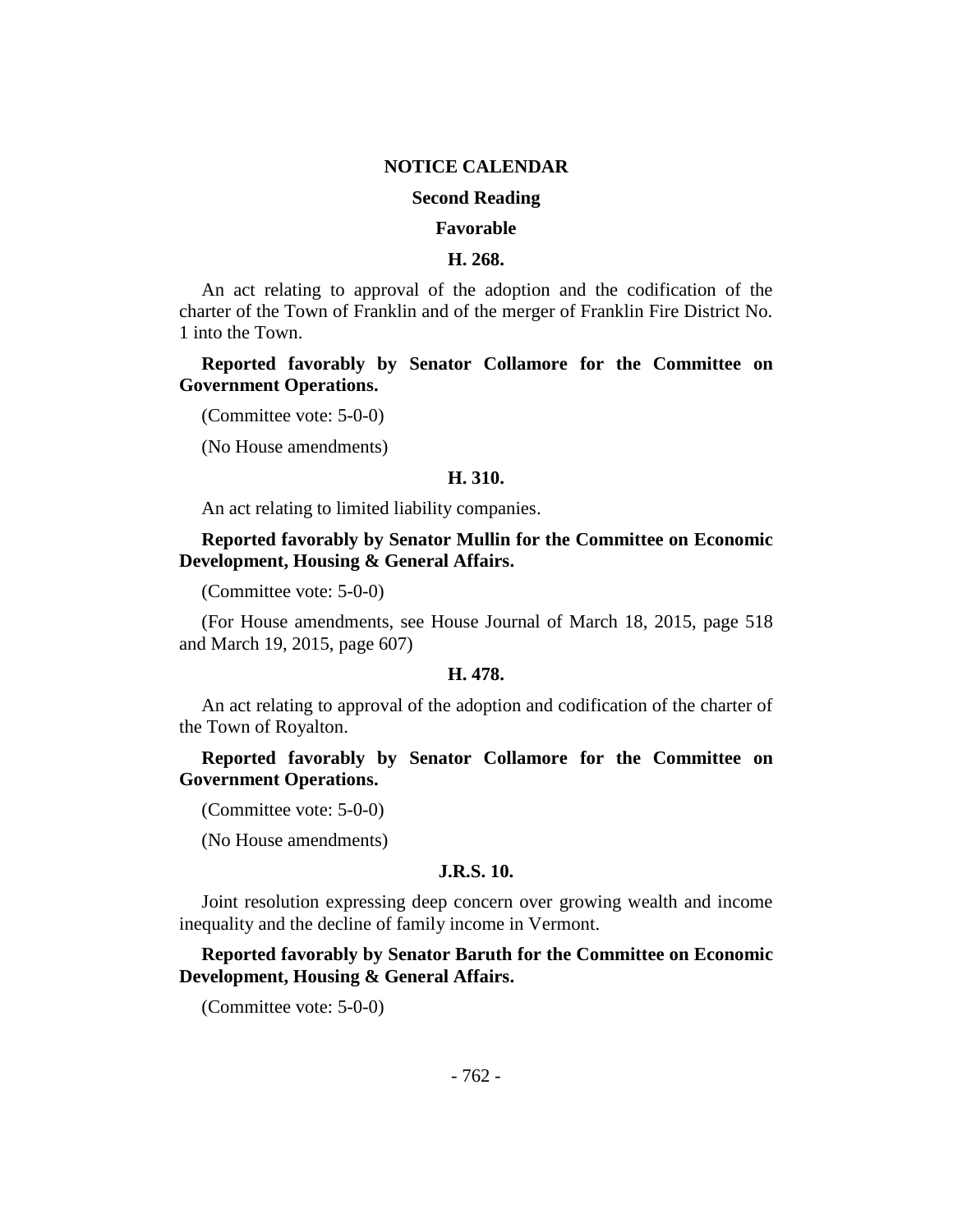# **Favorable with Proposal of Amendment**

#### **H. 98.**

An act relating to reportable disease registries and data.

# **Reported favorably with recommendation of proposal of amendment by Senator McCormack for the Committee on Health & Welfare.**

The Committee recommends that the Senate propose to the House to amend the bill as follows:

First: In Sec. 3, 18 V.S.A. § 1129, in subsection (b), in the fourth sentence, by striking out the phrase "as defined in 16 V.S.A. § 1691a".

Second: In Sec. 3, by inserting a new subsection to be subsection (g) to read as follows:

(g) As used in this section, "administrator" means an individual licensed under 16 V.S.A. chapter 5, the majority of whose employed time in a public school, school district, or supervisory union is assigned to developing and managing school curriculum, evaluating and disciplining personnel, or supervising and managing a school system or school program. "Administrator" also means an individual employed by an approved or recognized independent school the majority of whose assigned time is devoted to those duties.

(Committee vote: 5-0-0)

(For House amendments, see House Journal for March 18, 2015, page 451)

#### **H. 270.**

An act relating to definitions for pretrial screenings and assessments.

# **Reported favorably with recommendation of proposal of amendment by Senator Sears for the Committee on Judiciary.**

The Committee recommends that the Senate propose to the House to amend the bill by adding Secs. 2 and 3 to read as follows:

Sec. 2. 13 V.S.A. § 7554c is amended to read:

§ 7554c. PRETRIAL RISK ASSESSMENTS; NEEDS SCREENINGS

\* \* \*

 $(d)(1)$  In consideration of the assessment and screening, the court may order the person to comply with any of the following conditions:

(A) meet with a pretrial monitor on a schedule set by the court;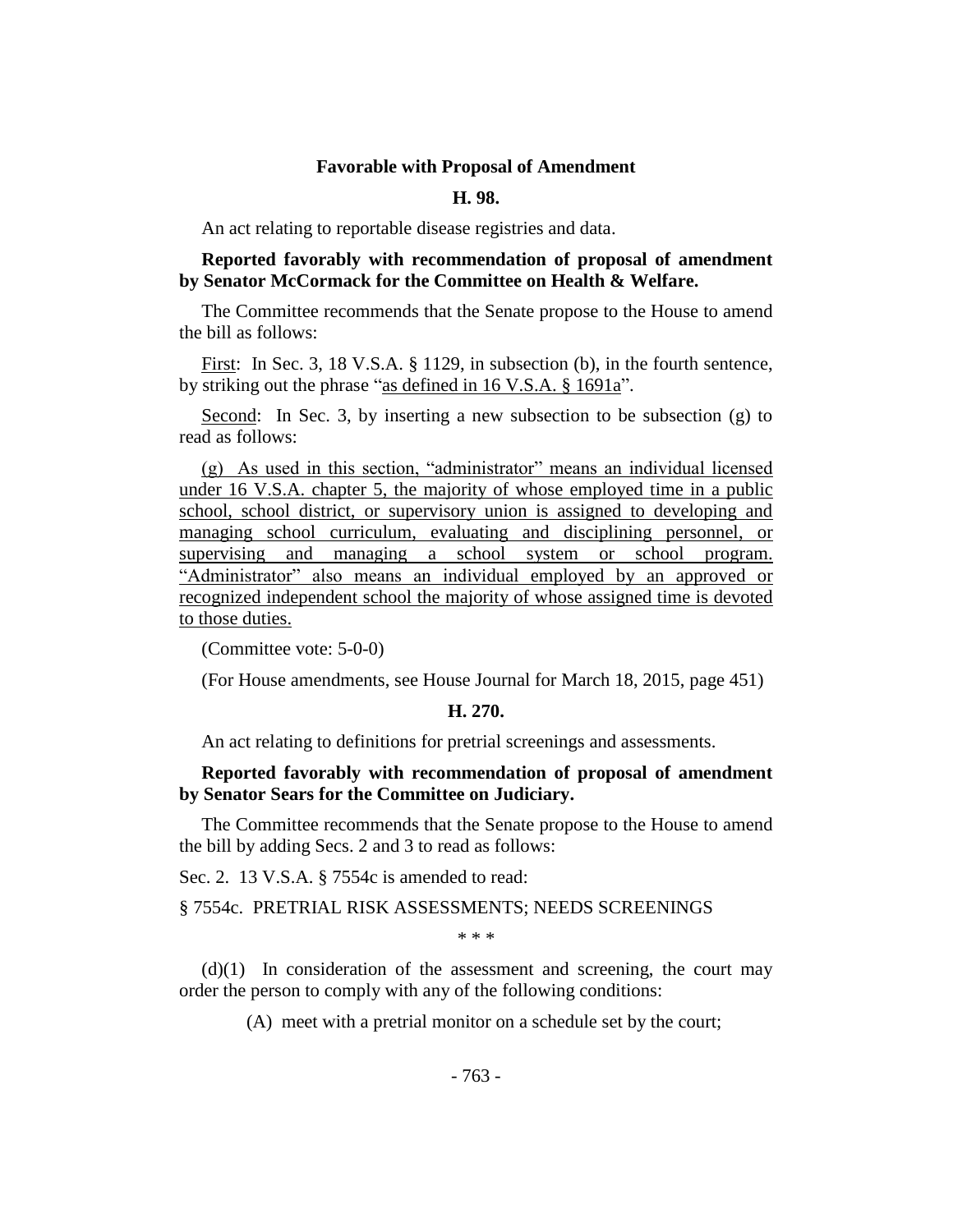(B) participate in a clinical assessment by a substance abuse or mental health treatment provider; and

(C) comply with any level of treatment or recovery support recommended by the provider;

(D) provide confirmation to the pretrial monitor of the person's attendance and participation in the clinical assessment and any recommended treatment; and

(E) provide confirmation to the pretrial monitor of the person's compliance with any other condition of release.

\* \* \*

Sec. 3. 12 V.S.A. § 701 is amended to read:

§ 701. SUMMONS

(a) Any law enforcement officer authorized to serve criminal process or a state's attorney State's Attorney may summon a person who commits an offense to appear before a district or superior court District or Superior Court by a summons in such form as prescribed by the court administrator Court Administrator, stating the time when, and the place where, the person shall appear, signed by the enforcement officer or state's attorney State's Attorney and delivered to the person.

(b) When an individual accepts a precharge services contract, the State's Attorney may issue a new citation ordering the individual to court in the event the individual fails to comply with the terms of the contract. The pretrial monitor may provide the citation to the individual at the time the individual accepts the precharge contract. This shall be considered effective service.

(c) A person so summoned shall appear at the time and place stated in the summons delivered to him or her. A person who does not so appear shall be fined not more than \$100.00 or be imprisoned not more than 90 days, or both.

 $\left(\frac{c}{c}\right)$  A person who does not so appear in response to a summons for a traffic offense as defined in section 23 V.S.A. § 2201 of Title 23 shall be fined not more than \$100.00.

And by renumbering the remaining section to be numerically correct

And that after passage the title of the bill be amended to read:

An act relating to pretrial screenings and assessments.

(Committee vote: 5-0-0)

(No House amendments)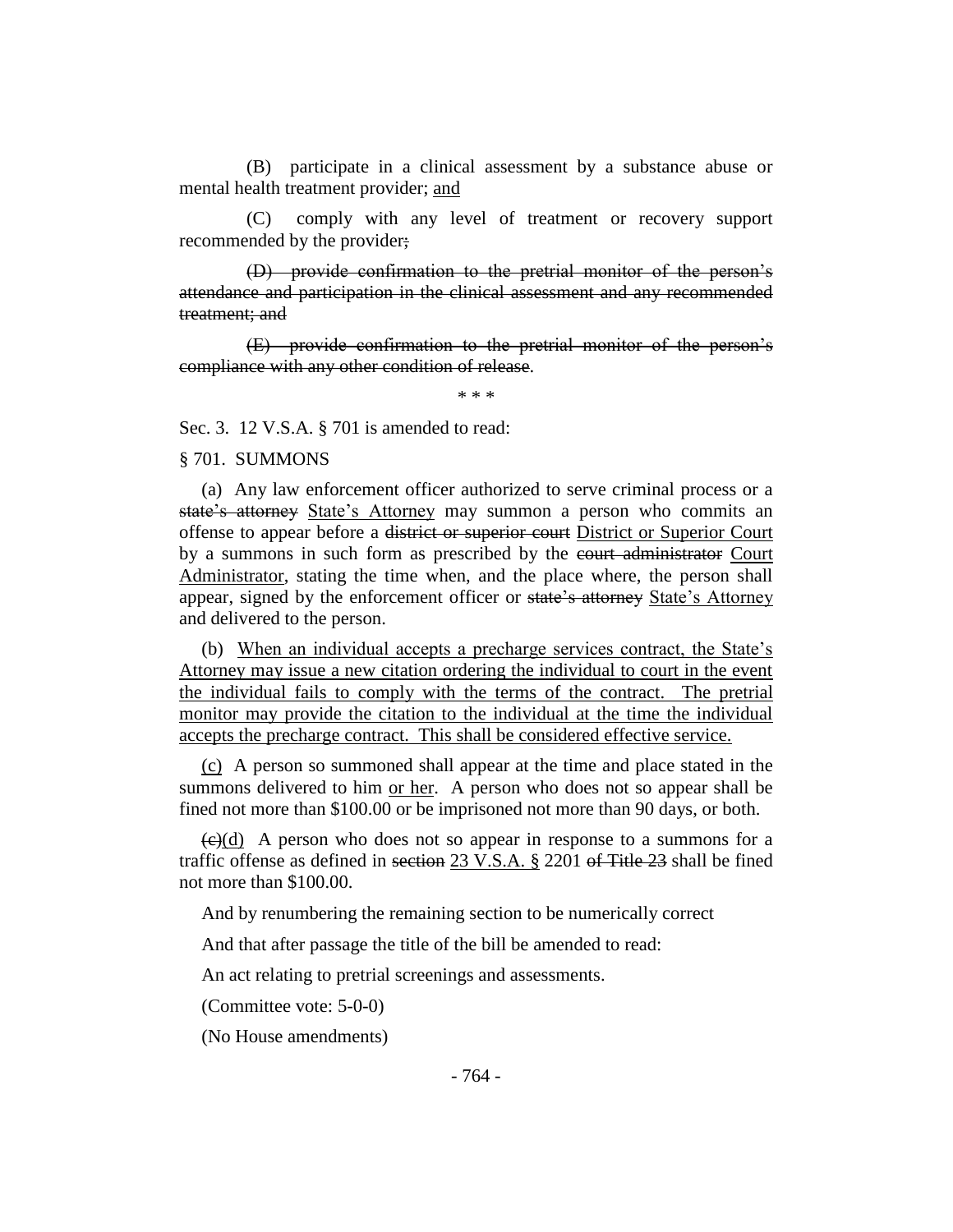## **ORDERED TO LIE**

# **S. 137.**

An act relating to penalties for selling and dispensing marijuana.

**PENDING ACTION:** Committee Bill for Second Reading

# **CONCURRENT RESOLUTIONS FOR ACTION**

**S.C.R. 15** (For text of Resolution, see Addendum to Senate Calendar for April 9, 2015)

**H.C.R. 99-112** (For text of Resolutions, see Addendum to House Calendar for April 9, 2015)

#### **CONFIRMATIONS**

The following appointments will be considered by the Senate, as a group, under suspension of the Rules, as moved by the President *pro tempore,* for confirmation together and without debate, by consent thereby given by the Senate. However, upon request of any senator, any appointment may be singled out and acted upon separately by the Senate, with consideration given to the report of the Committee to which the appointment was referred, and with full debate; and further, all appointments for the positions of Secretaries of Agencies, Commissioners of Departments, Judges, Magistrates, and members of the Public Service Board shall be fully and separately acted upon.

Megan Smith of Mendon – Commissioner, Department of Tourism and Marketing – By Sen. Mullin for the Committee on Econ. Dev., Housing and General Affairs. (3/24/15)

Steven Costantino of Providence, RI – Commissioner of the Department of Health Access – By Sen. Pollina for the Committee on Health and Welfare.  $(3/25/15)$ 

Justin Johnson of Barre – Secretary, Agency of Administration – By Sen. Pollina for the Committee on Government Operations. (3/31/15)

Frederick Kenney, II of Jericho - Executive Director of the Vermont Economic Progress Council – By Sen. Mullin for the Committee on Econ. Dev., Housing and General Affairs. (4/14/15)

Stephan Morse of Newfane – Member of the Vermont Economic Progress Council – By Sen. Balint for the Committee on Econ. Dev., Housing and General Affairs. (4/14/15)

Shawn Straffin of West Burke – Member of the Vermont Economic Progress Council – By Sen. Balint for the Committee on Econ. Dev., Housing and General Affairs. (4/14/15)